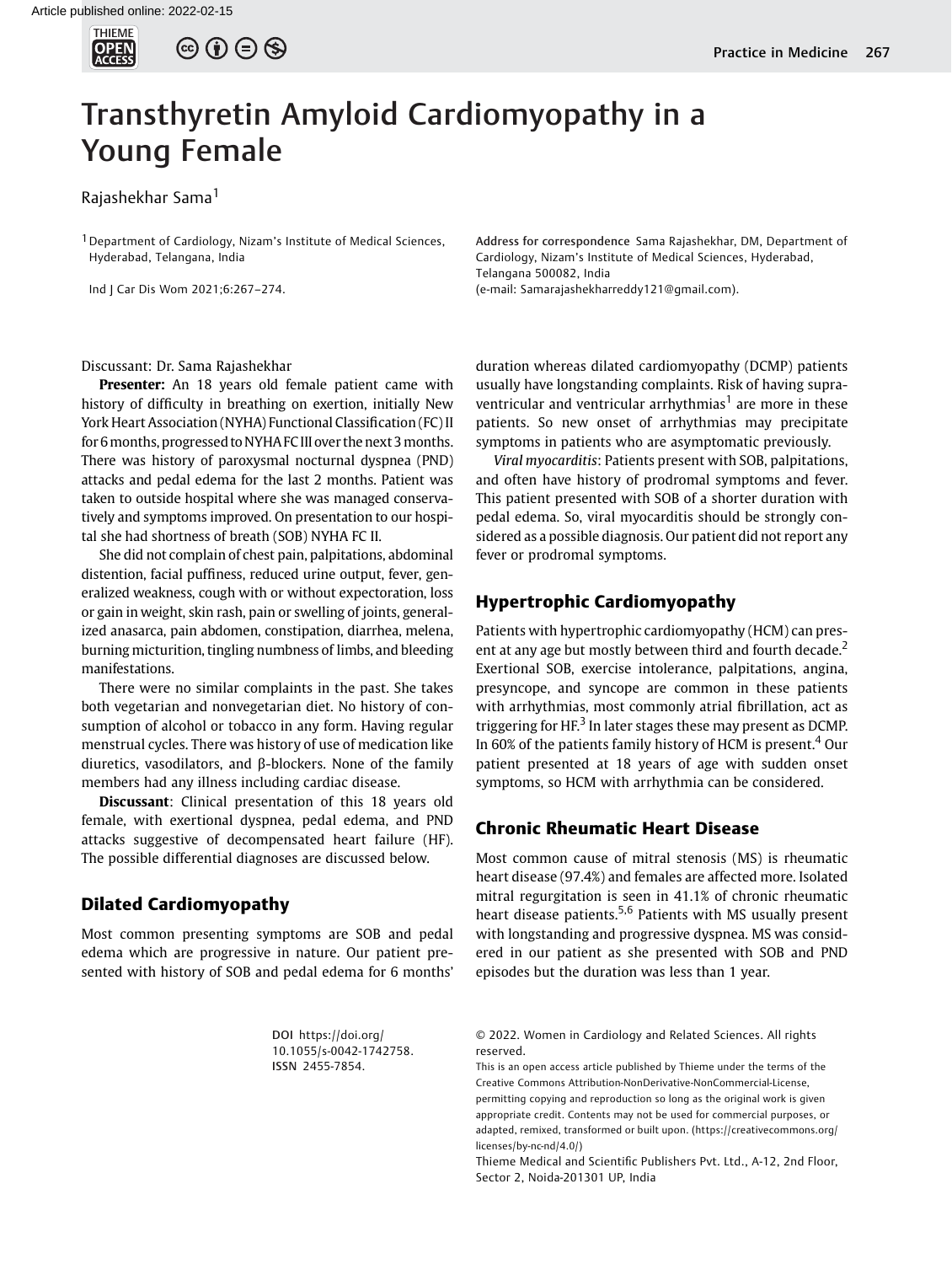# Pulmonary Arterial Hypertension

Most common presenting complaint is breathlessness. Most present with dyspnea and/or fatigue, whereas edema, chest pain, and presyncope are less common and associated with advanced disease. This patient presented with dyspnea and pedal edema. Hence, pulmonary arterial hypertension (PAH) causing right HF is to be considered in this patient. But PND is not a feature of primary PAH. In thromboembolic PAH shower of emboli may mimic like PND. Secondary PAH due to left heart disease also is possible.

# Myocarditis with Collagen Vascular Diseases

Patients with collagen vascular disease usually presents with joint pains, cutaneous manifestations, fever, and myalgias. They can have cardiac complaints like SOB, chest pain, and palpitations due to pericarditis, myocarditis, and valvular lesions. Most commonly cardiac symptoms occur in patients with established disease, but they can occur as an initial presentation which is rare. Our patient did not have any skin lesions, joint pains, and other systemic involvement features to suggest presence of collagen vascular disease.

## Infiltrative Cardiomyopathy

Patients with infiltrative cardiomyopathy commonly present with SOB, and may complain of palpitations due to risk of arrhythmia. Common age at presentation is sixth decade as part of multisystem disorder.<sup>7</sup> This patient presented in young age and had biventricular failure symptoms but has no complaints pertaining to other system involvement.

# Endomyocardial Fibrosis

Endomyocardial fibrosis (EMF) commonly affects younger age group patients. In tropical countries it contributes for highest number of restrictive cardiomyopathy cases. This patient presented with PND attacks and pedal edema suggestive of biventricular failure. So it was considered as possible diagnosis, but in the last it was rejected because it was not common in the patient's geographical area (Telangana, India). It is common in Kerala and Tamil Nadu in South India. It accounts for 5 to 7% of all HF admissions in South India and  $<$  5% of all HF admissions in North India.<sup>8,9</sup>

Presenter: On general physical examination, patient was conscious and coherent. Moderately built and well nourished. Body temperature was 97.4°F. Pulse rate was 76 beats per minute, regular rhythm, and normal character; blood pressurewas 100/70mm Hgin the right armin supine position. Thoracoabdominal breathing was 18 cycles/min and SpO2 99% on ambient air. Pedal edema was present, but no pallor, icterus, cyanosis, clubbing, or lymphadenopathy. There was no skin rash or joint swelling. On cardiovascular examination, mean column height of jugular venous pressure (JVP) elevated to 10 cm  $H<sub>2</sub>$ O. Point of maximum impulse was heaving type, localized in the left 5th intercostal space along the midclavicular line. First and second heart sound normal in intensity

and second heart sound normal in split with  $A2 > P2$ . No S3, S4, or murmurs heard. Normal vesicular breath sounds heard on respiratory examination. Per abdomen soft, nontender, no free fluid in the peritoneum, and no organomegaly. No focal neurological deficits found on neurological examination.

Discussant: On general physical examination, patient was afebrile, JVP elevated, S1 and S2 normal in intensity, no S3 and S4, and no murmurs heard. Apex impulse was heaving type Clinically, no evidence of PAH. No murmurs to think of primary valvular disease. No cutaneous manifestations and join involvement present.

# Possible Differential Diagnosis

#### **HCM**

Patients with HCM may have failure symptoms at any age, mostly due to mitral regurgitation or diastolic dysfunction. Usually, they have bisferiens pulse, heaving type of apex with palpable S4, while patients with left ventricular (LV) outflow tract obstruction have systolic ejection murmur at apex and left lower sternal border.<sup>10</sup> In patients without subaortic gradient systolic murmur will be present or absent. Our patient did not have any murmur or palpable S4 but had apex of LV type.

## Infiltrative Cardiomyopathy

These patients usually present with HF due to diastolic dysfunction. In sarcoidosis patients present with restrictive cardiomyopathy with conduction abnormalities and bradyarrhythmias. In amyloidosis patients initially have ventricular hypertrophy but in end stages they presents as DCMP with biventricular failure and have increased risk of tachyarrhythmias.<sup>7,11</sup> Our patient presented with symptoms of biventricular failure with no conduction abnormalities. Hence, it has to be considered although she presented at young age.

### Endomyocardial Fibrosis

EMF is common in young age patients. A bimodal peak with onset in the first decade and second peak in the second to fourth decades of life. Most patients present with symptoms from left or right restrictive physiology including dyspnea on exertion, PND, pedal edema, and ascites. It is characterized by apical fibrosis of the right ventricle (RV), LV, or both ventricles and mitral, tricuspid subvalvular apparatus leading to regurgitation. In patients with EMF in South India, 20% had biventricular failure, 60% had RV failure (RVF), and 20% had LV failure.<sup>12</sup> In this case because of PND episodes and right side failure, biventricular involvement is more likely. Then clinically we may have systolic murmur due to tricuspid or mitral regurgitation, additional sounds like S3 or S4 and mild to moderate PAH signs. All of these signs are not there.

## Presenter

### Investigations

- 1. Biochemical investigations
- 2. Electrocardiogram (ECG)
- 3. Chest X-ray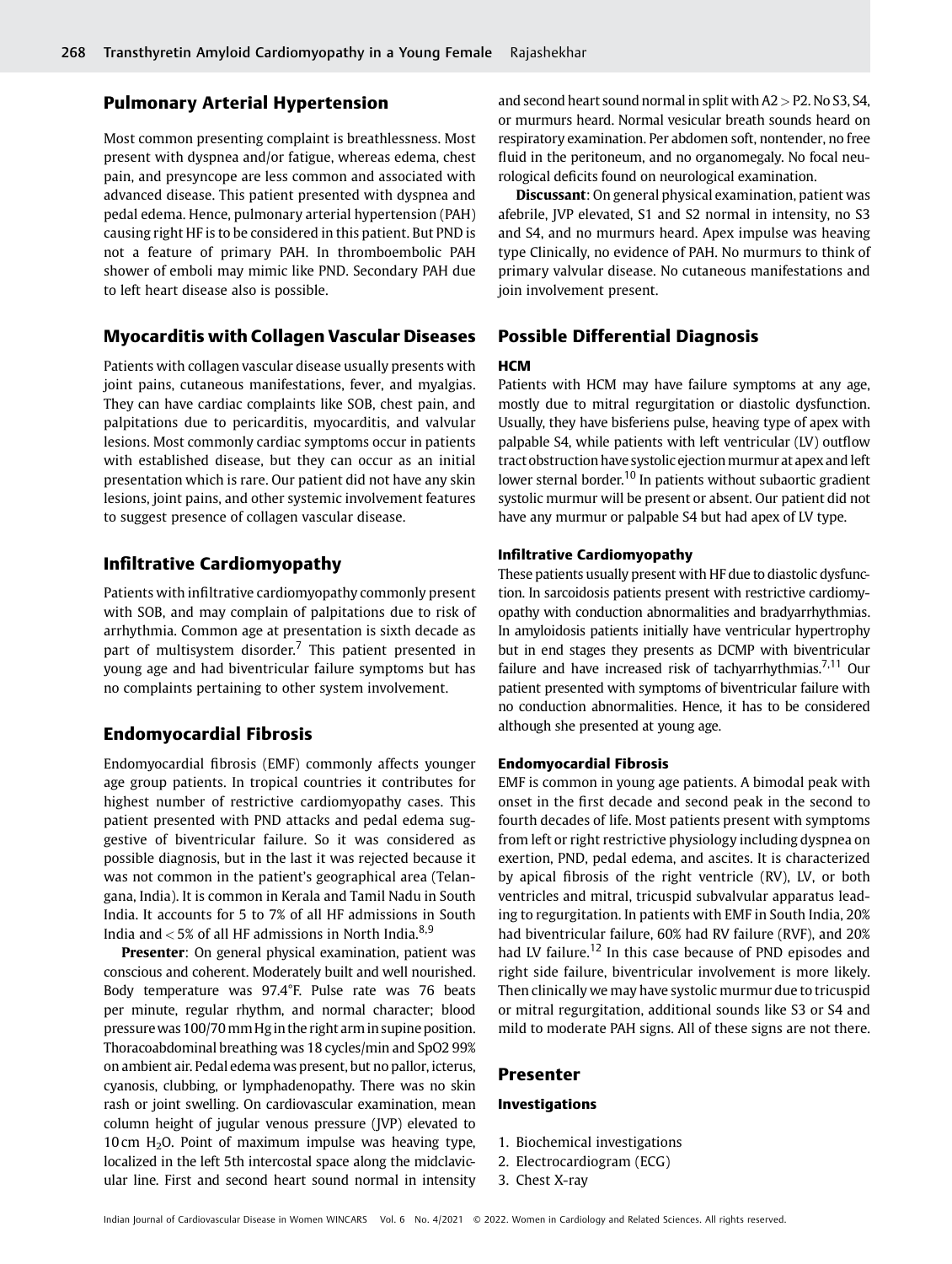Table 1 Laboratory investigations

| <b>Parameters</b>                       | Patient range  |
|-----------------------------------------|----------------|
| Hemoglobin (g/dL)                       | 13.0           |
| White blood cells                       | 9,200          |
| Platelet count                          | 320,000        |
| $Na^{+}/K+$ (meg)                       | 137/4.4        |
| Creatinine/urea (mg/dL)                 | 0.78/29        |
| Total/direct bilirubin                  | 0.5/0.2        |
| AST/ALT (U/L)                           | 43/34          |
| Total protein/Albumin (gm/dL)           | 7.5/4.5        |
| PT/INR/APTT                             | 11.4/0.97/26.4 |
| Total cholesterol/Triglycerides (mg/dL) | 138/78         |
| HDL/LDL/VLDL (mg/dL)                    | 38/84/16       |
| Hs $CRP$ (mg/L)                         | 0.95           |
| NT-Pro BNP $(pq/mL)$                    | 3,649          |
| HS Trop I (ng/L)                        | 12.9           |
| CPK/LDH (u/L)                           | 51/243         |

Abbreviations: ALT, alanine aminotransferase; APTT, activated partial thromboplastin time; AST, aspartate transaminase; CPK, creatine phosphokinase; CRP, C-reactive protein; HDL, high-density lipoprotein; HS Trop I, high-sensitivity troponin I; INR, international normalized ratio; LDH, lactate dehydrogenase; LDL, low-density lipoprotein; NT-Pro BNP, N-terminal pro-brain natriuretic peptide; PT, prothrombin time; VLDL, very low-density lipoprotein.

Note: Routine laboratory investigations as shown in the table are within normal except elevated levels of NT-Pro BNP.

4. Echocardiogram (ECHO)

5. Other investigations

Investigations are shown in ►Table 1.

In HCM there are deep T inversions. In infiltrative cardiomyopathy low voltage complex ECG with ventricular hypertrophy is common. Our patient had biventricular hypertrophy with enlargement of both atria. So, low voltages are not seen  $($   $\blacktriangleright$  Fig. 1).

In ►Fig. 2 parasternal short-axis view of transthoracic ECHO showing concentric LV hypertrophy (LVH) and speckle appearance of myocardium.

►Fig. 3 shows the apical four-chamber view during systole showing enlargement of both atria, LVH with thickening of interatrial and interventricular septum (IVS) along with speckle appearance.

Apical four-camber view in diastole showing features of thickened IVS and speckle pattern of myocardium.

# **Discussant**

ECHO suggestive of biatrial dilatation with more dilated left atrium (LA), wall thickening of both ventricles, and interatrial septum (IAS). Speckled pattern is seen in IVS.

Echocardiographic mild regurgitations of both or either of atrioventricular (AV) valve if present then possibility to consider is biventricular involvement of EMF. But classical feature of EMF is apical obliteration which was not seen in



Fig. 1 Combined ventricular hypertrophy. Left ventricular hypertrophy (LVH) with strain pattern and right and left atrial enlargement.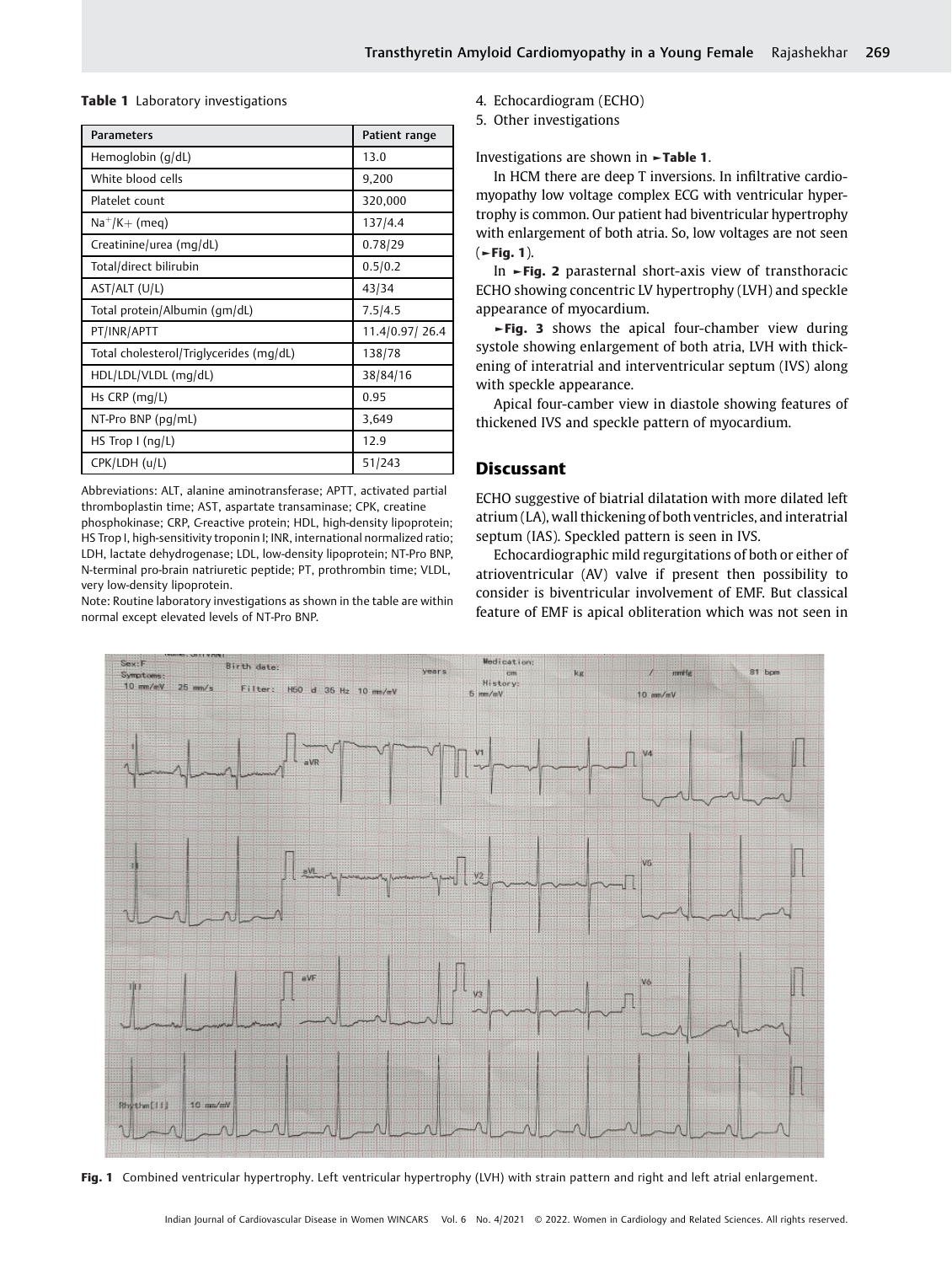

Fig. 2 Parasternal short-axis showing left ventricular (LV) hypertrophy with speckled pattern.



Fig. 3 (A) Apical four-chamber view in systole showing biatrial enlargement (left atrium [LA] > right atrium [RA]), hypertrophic left ventricular (LV), speckled pattern in interventricular septum, and thickening of interatrial septum. (B) Apical four-camber view in diastole.

this condition. Mild to moderate PAH may there. Pulse Doppler velocity of mitral valve will show restrictive pattern. Low tissue Doppler velocities of AV valves and myocardium are the features of this condition. Asymmetric septal hypertrophy and systolic anterior motion of mitral valve with mitral regurgitation are features of HCM, which were not seen in this patient. Concentric hypertrophy of LV along with right ventricular hypertrophy (RVH) and interatrial septal thickening features suggestive of amyloidosis.

No valvular regurgitation and evidence of PAH seen on color Doppler and velocity of propagation was 40 cm/s. Pulse Doppler was suggestive of grade 1 diastolic dysfunction. On tissue Doppler imaging, lateral mitral annulus velocities [e'] reduced, E/e' ratio 5 with deceleration time 100 ms suggestive of diastolic dysfunction.

In ►Fig. 4, tissue Doppler shows reduced e' with E/e ratio of 5 and decreased deceleration time features suggestive of diastolic dysfunction.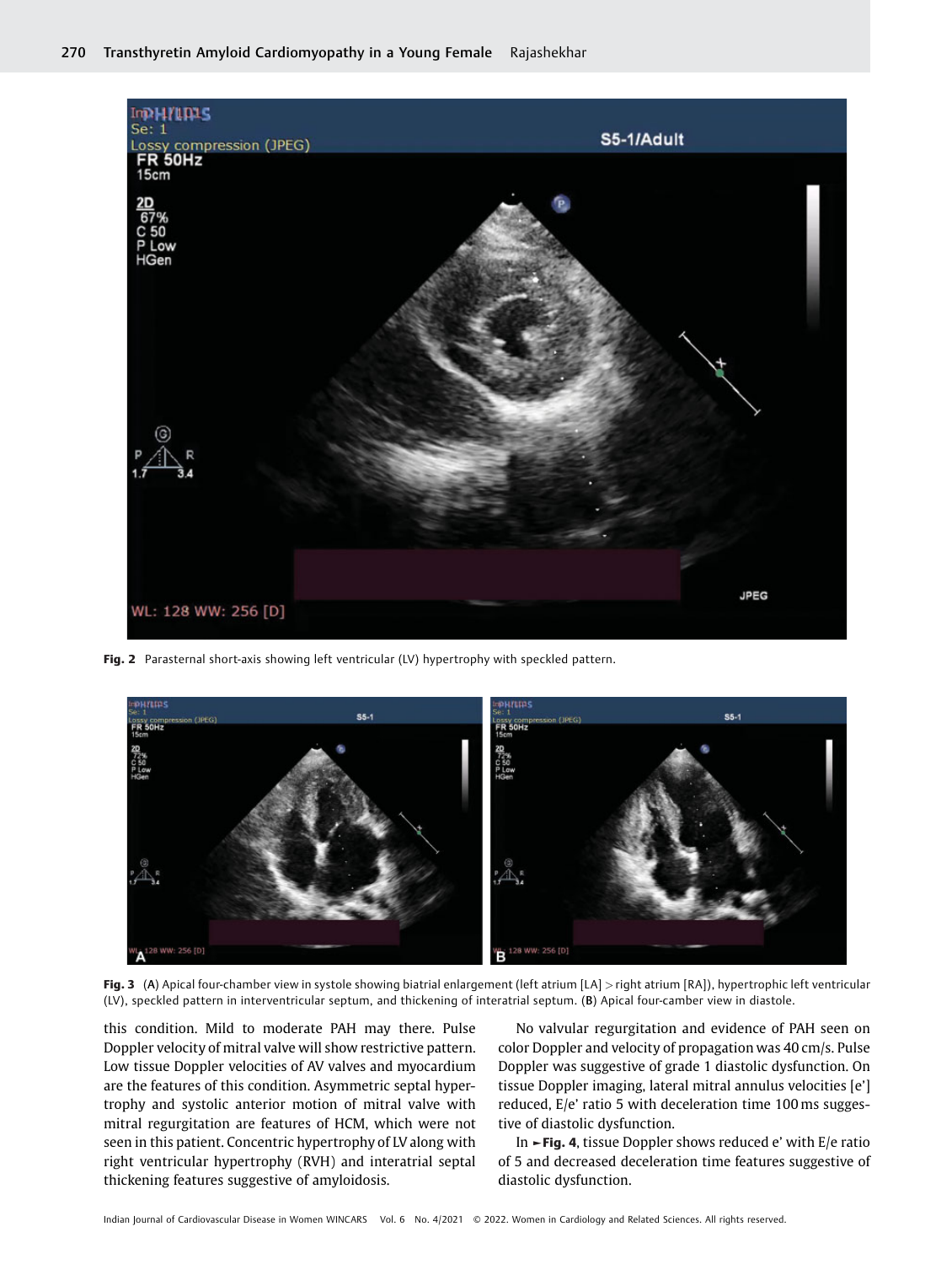

Fig. 4 Tissue Doppler imaging showing reduced lateral mitral annulus velocities.

# Possibilities based on Two-Dimensional ECHO Findings

## Amyloidosis

Characteristically amyloid patients will have the speckle pattern in addition with thickening of IAS. These changes are due to the deposition of amyloid protein into the tissue.<sup>13,14</sup> These patients usually present with biventricular failure symptoms with elevated  $E/E'$  ratio.<sup>15</sup> Our patient had classical features of amyloidosis with biventricular hypertrophy, thickened IAS, and sparkling appearance of the myocardium. Our patient presented with biventricular failure symptoms with moderate LV systolic and grade 1 diastolic dysfunction. These findings make amyloidosis a strong possibility in this case.

#### Sarcoidosis

Classical presentation of sarcoidosis is restrictive cardiomyopathy but patients may present as  $DCMP<sub>16,17</sub>$  These patients usually have hematological features like anemia, leucopenia, and lymphopenia with eosinophilia but our patient does not have any of these to support the diagnosis of sarcoidosis. But the duration of symptoms will be more in these patients. Sarcoidosis patients usually show anemia with leucopenia and lymphopenia with eosinophilia which were not seen in this patient. Our patient presented with

symptoms less than 1-year duration and she did not have any symptoms related to upper or lower respiratory tract involvement.

## **Discussant**

Based on the above findings amyloidosis is likely possible diagnosis in this patient but there was no ECG-ECHO discrepancy, with biventricular involvement and dominant RVF with RV dysfunction EMF cannot be ruled out.

To distinguish the different causes of infiltrative cardiomyopathy and to rule out other causes of restrictive cardiomyopathy, cardiac magnetic resonance imaging (MRI) was advised.

Radiologist opinion: Cardiac MRI suggestive of concentric LVH with end diastolic wall thickness EDWT in septum 15 mm and RVH. LA dilated more than right atrium, thickened IAS, and diffuse subendocardial late gadolinium enhancement of LV myocardium seen. Transmural enhancement is seen in the septum in mid one-third, inferior and lateral walls in apical third, and apex of LV. These features are suggestive of cardiac amyloidosis.

Cardiac MRI (►Figs. 5 and 6) suggestive of concentric LVH, dilated LA with thickening of both IVS and IAS. Diffuse subendocardial late gadolinium enhancement seen after giving contrast features suggestive of amyloidosis.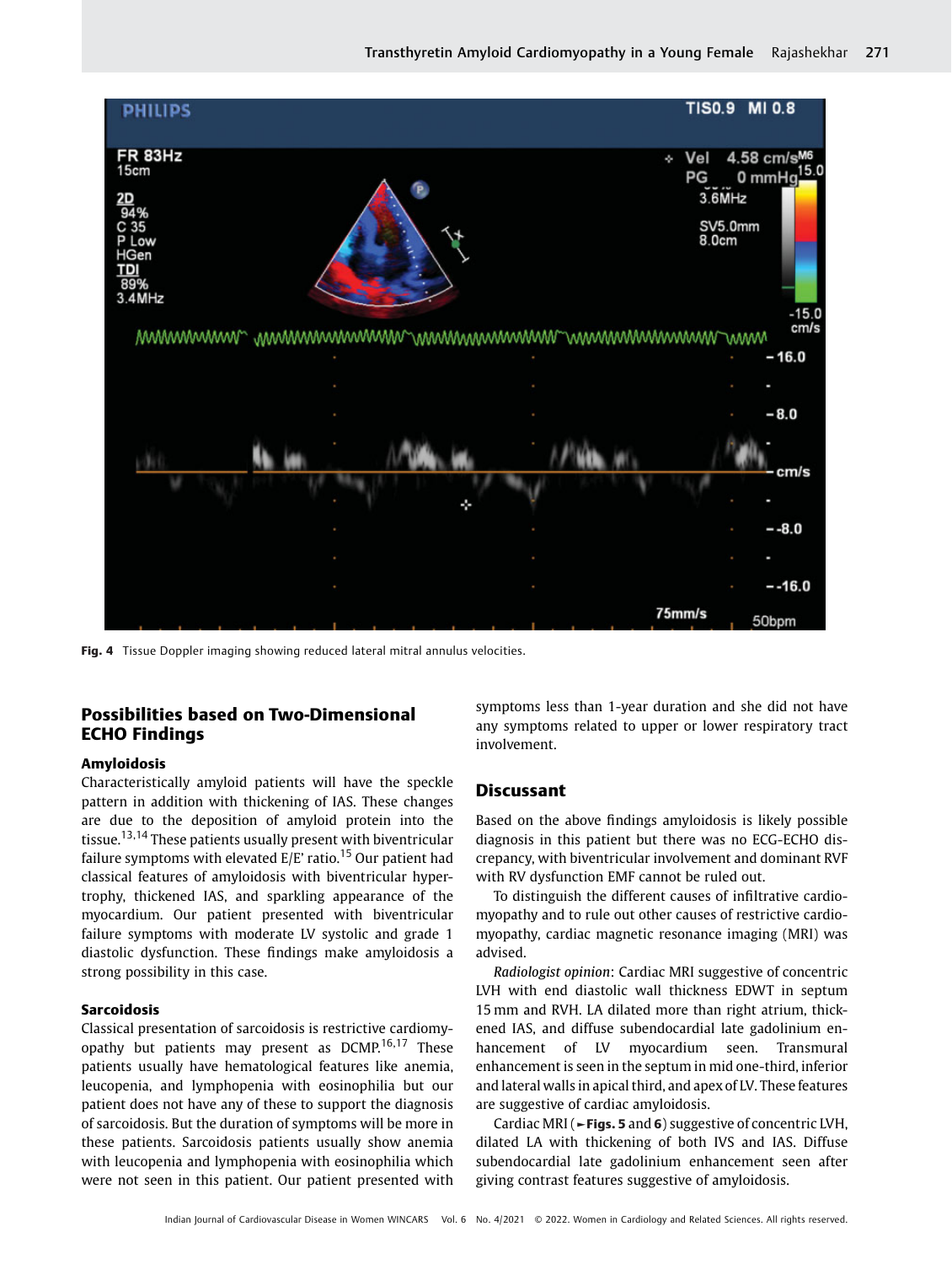

Fig. 5 Cardiac magnetic resonance imaging (MRI): (A) Cardiac MRI short-axis view showing concentric left ventricular (LV) hypertrophy. (B) Fourchamber view showing interventricular septum (IVS) thickening. (C) Four-chamber view showing interatrial septum (IAS) thickening. (D) Dilated left atrium.

# **Discussant**

#### Sarcoidosis

Classical features of sarcoidosis on cardiac MRI due to myocardial fibrosis not confined to any specific territory with involvement of basal and mid ventricular septum and transmural involvement will not be there.<sup>18</sup> But in our case there is transmural involvement of the septum in mid onethird, inferior and lateral walls in apical third, and apex of LV.



Fig. 6 Postcontrast images showing diffuse subendocardial enhancement.

#### Amyloidosis

Classical features of cardiac amyloidosis is septal thickening with subendocardial late gadolinium uptake and both ventricular hypertrophy involving atria also due to deposition of amyloid into the tissues.<sup>19</sup> Our patient had all these classical features like biventricular hypertrophy, thickened IVS and IAS, diffuse subendocardial late gadolinium enhancement of LV myocardium, and transmural enhancement seenin the septum in mid one-third, inferior and lateral walls in apical third, and apex of LV. These findings are suggestive of cardiac amyloidosis. Cardiac MRI cannot differentiate the types of amyloidosis.

To differentiate different types of cardiac amyloidosis other tests are required to support each of them like ultrasound abdomen, protein electrophoresis with immunofixation, and kappa and lambda free light chain levels and ratio. Also, investigations like serum calcium and angiotensin-converting enzyme (ACE) levels to rule out sarcoidosis.

# Presenter

## Amyloidosis

To rule out the systemic amyloidosis both urine and serum protein electrophoresis in combination with immunofixation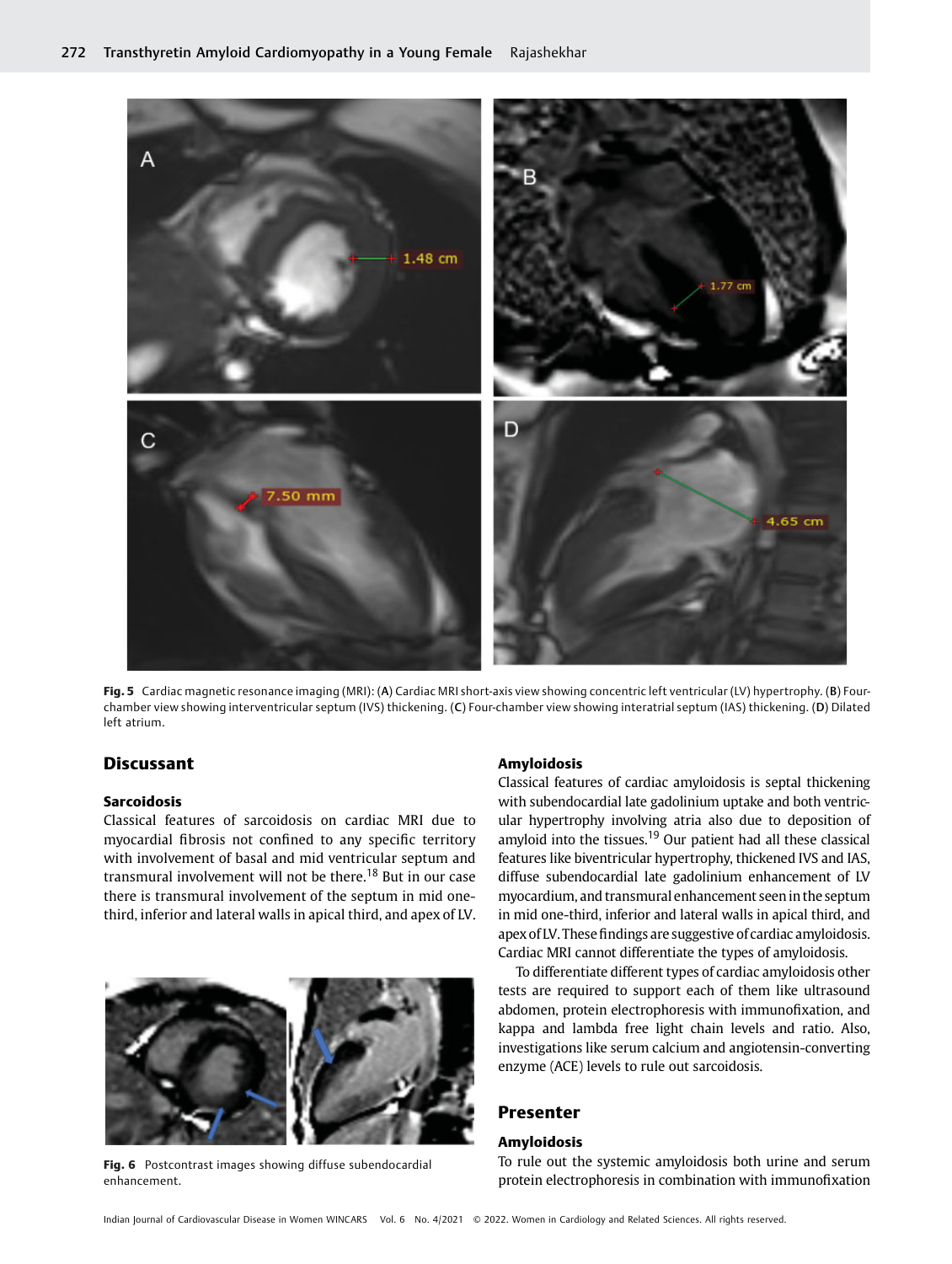| Parameter                                             | Patient range |
|-------------------------------------------------------|---------------|
| S. angiotensin-converting<br>enzyme (ACE) levels (uL) | 19            |
| Serum calcium (mg/dl)                                 | 8.6           |
| Complete urine analysis                               | Normal        |
| Serum protein electrophoresis (SPEP)                  | Negative      |
| Urine protein electrophoresis (UPEP)                  | Negative      |
| Serum kappa/lambda FLC ratio                          | 1.10          |
| RF IgM ELISA                                          | Negative      |
| Kappa light chain/lambda light chain                  | 35.45/32.15   |

#### Table 2 Special investigations

Abbreviations: ELISA, enzyme-linked immunosorbent assay; FLC, free light chain; IgM, immunoglobulin M; RF, rheumatoid factor.

is helpful. These are positive only in 20 to 40% of the transthyretin type of amyloidosis.<sup>19</sup> In our patient, both serum and urine protein electrophoresis with immunofixation were negative and kappa and lambda free light chain ratio were normal.

## Sarcoidosis

Hypercalcemia is reported in 63% of patients with sarcoidosis.<sup>20</sup> Our patient had normal serum calcium. Serum ACE levels are elevated in 60% patients with systemic sarcoidosis and 21% patients with cardiac sarcoidosis.<sup>21</sup> This patient had normal serum ACE levels. These patients may have raised inflammatory markers, which were normal in our patient.

There is no abnormality in the form of hepatosplenomegaly on ultrasound and no lymphadenopathy seen on computed tomography chest in this patient.

►Table 2 shows negative results for systemic amyloidosis with normal ACE, calcium levels, and free light chains.

### **Discussant**

Specific laboratory investigations rule out the amyloid lightchain type amyloidosis; no other systemic involvement suggestive of amyloidosis and sarcoidosis.

Therewas no extra cardiac evidence suggestive of sarcoidosis or amyloidosis in this case. Previously, endomyocardial biopsy (EMB) was indicated to differentiate the different types of infiltrative cardiomyopathies. EMB remains the gold standard for transthyretin type of amyloidosis (transthyretin cardiac amyloidosis [ATTR-CA]), it has 100% sensitivity and specificity of biopsy specimens collected from four or more sites. Congo red staining is useful for identification of amyloid deposits.<sup>22</sup> But EMB is an invasive procedure with procedure-related complications. Only alternative for invasive cardiac biopsy to diagnose ATTR-CA with accuracy is nuclear scintigraphy using bone avid radiotracers. An international collaboration with large cohort of EMB-proven cases of ATTR-CA concluded that these bone avid tracers are 100% specific when grade 2 or 3 uptake is seen in the absence of monoclonal gammopathy and serum urine protein electrophoresis. These nuclear scans are noninvasive and easier but expensive compared with EMB.

Technetium 99m pyrophosphate (PYP) is a radiotracer used for bone scintigraphy. This scan has recently emerged as a noninvasive diagnostic test that is 92% sensitive and 95% specific for ATTR-CA in the absence of monoclonal gammopathy.<sup>19</sup> One to 3 hours after injection, single-photon emission computerized tomography images can be interpreted by both semiquantitative and quantitative methods. In semiquantitative method grade  $>$  2 and in quantitative method it depends on the uptake of tracer surrounding the heart, value of  $> 1.5$  is suggestive of amyloidosis. In our patient, semiquantitative method has grade 2 value and quantitative method has heart to contralateral (H/CL) ratio  $> 1.5$  which were strongly suggestive of transthyretin type of cardiac amyloidosis.<sup>23</sup>

### Presenter

In this patient, PYP scan showed grade 2 radiotracer uptake with H/CL ratio of 1.6, which is strongly suggestive for scintigraphically detectable transthyretin type of amyloidosis ( $\blacktriangleright$ Fig. 7).

►Fig. 7 shows increased uptake of radiotracer in the heart compared with contralateral lung region with H/CL ratio of 1.6 suggestive of ATTR-CA.

## **Discussant**

In our patient confirmation of amyloidosis is by negative urine and serum electrophoresis and positive Tc 99m PYP scan which is characteristic of ATTR-CA and has sensitivity of 92%, specificity of 95%, and 100% positive predictive value. Positivity by nuclear scan is due to deposition of mutant form of amyloid protein which is specific for ATTR-CA. Transthyretin amyloidosis is of two types, wild and mutant type. Wild-type transthyretin amyloidosis is more common than mutant type and males are affected more, usually after 70 years of age whereas mutant type is common in younger



Fig. 7 Technetium 99m pyrophosphate (PYP) scan.